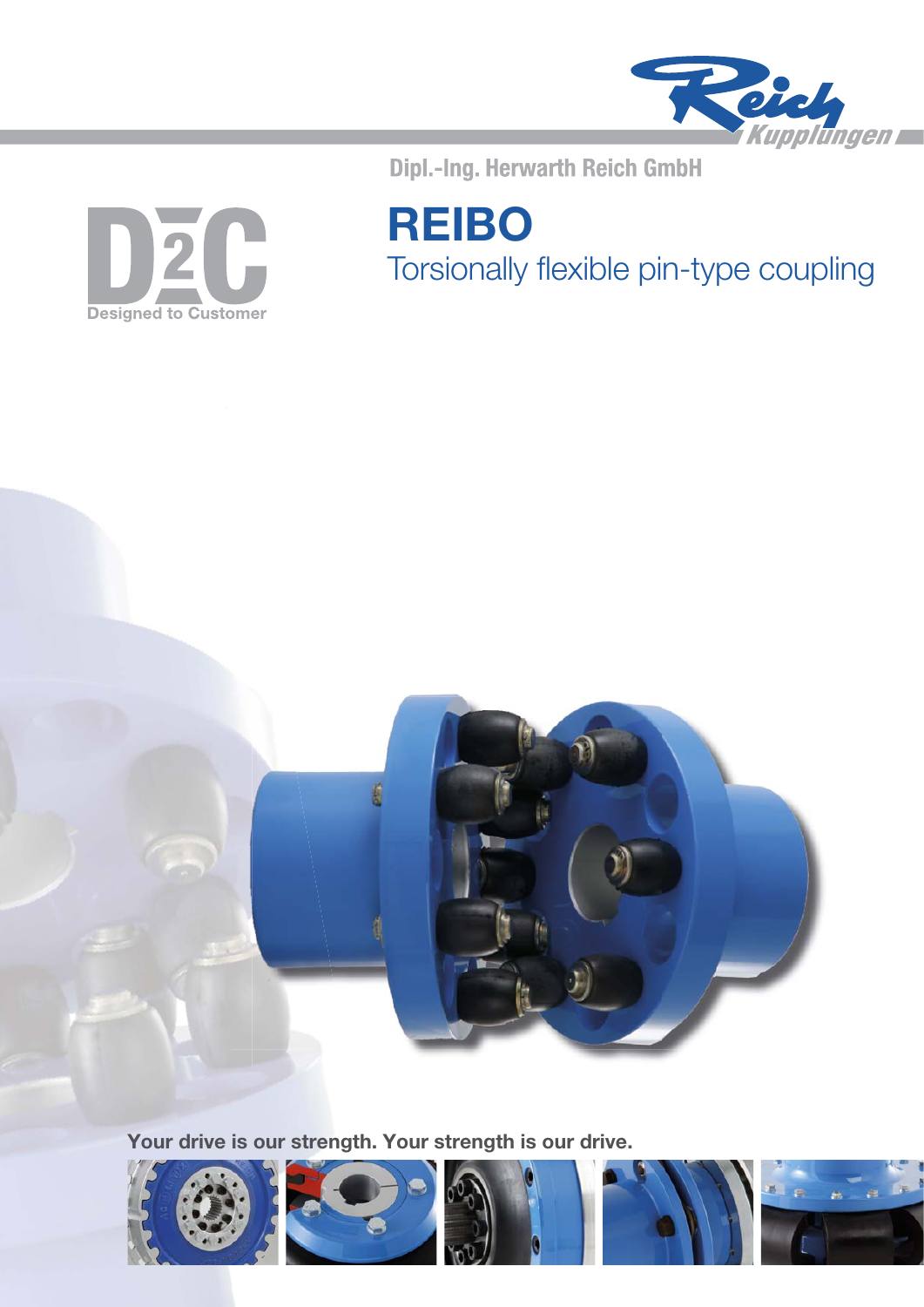## **Contents**

#### Page

| Technical note music music contract contract and the contract of the contract of the contract of the contract of the contract of the contract of the contract of the contract of the contract of the contract of the contract |  |
|-------------------------------------------------------------------------------------------------------------------------------------------------------------------------------------------------------------------------------|--|
|                                                                                                                                                                                                                               |  |

## **D2C – Designed to Customer**

The principle of Designed to Customer describes the recipe for success of REICH-KUPPLUNGEN: Utilizing our product knowledge, our customers are supplied with couplings which are developed and  $\frac{1}{10}$  tailor-made to their specific requirements. The designs are mainly based on modular components to provide effective and efficient customer solutions. The unique form of close cooperation with our partners includes consultation, design, calculation, manufacture and integration into existing environments. Adapting our manufacturing to customer-specific production and utilizing global logistics concepts provides better after sales service - worldwide. This customer-oriented concept applies to both standard products and production in small batch sizes.

The company policy of REICH-KUPPLUNGEN embraces, first and foremost, principles such as customer satisfaction, flexibility, quality, prompt delivery and adaptability to the requirements of our customers.

REICH-KUPPLUNGEN supplies not only a coupling, but a solution: Designed to Customer.

Edition February 2013

The present REIBO edition renders parts of the previous REIBO catalogues obsolete. All dimensions in millimeters.

We reserve the right to change dimensions and / or design details without prior notice.

Proprietary notice pursuant to ISO 16016 to be observed:

The reproduction, distribution and utilization of this document as well as the communication of its contents to others without explicit authorization is prohibited. Offenders will be held liable for the payment of damages. All rights reserved in the event of the grant of a<br>patent, utility model or design. <br>
© REICH-KUPPLUNGEN patent, utility model or design.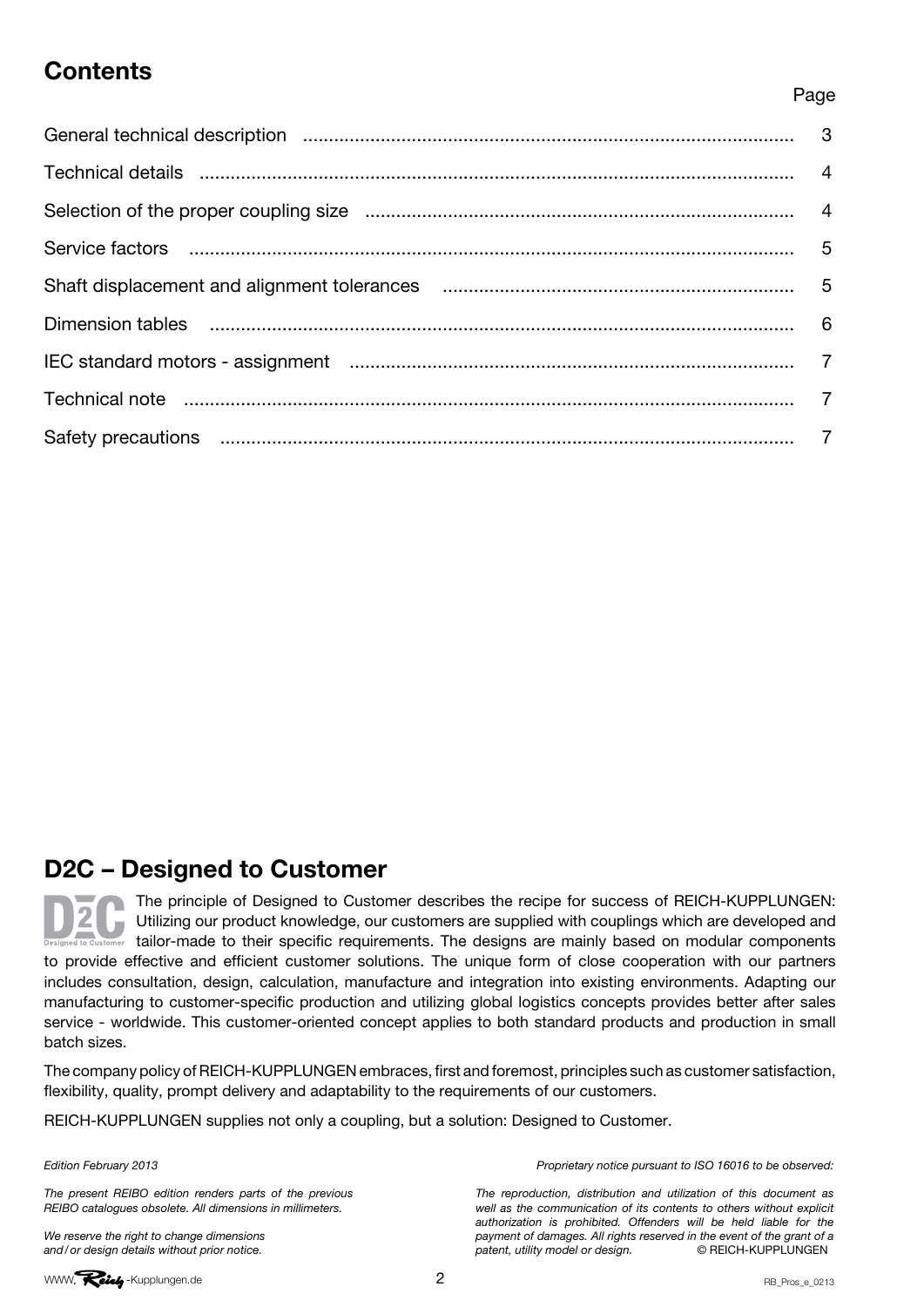## **General technical description**

REIBO couplings are torsionally flexible pin-type couplings which compensate for radial, axial and angular shaft displacements. REIBO couplings are designed for positive (fail safe) torque transmission and for absorbing vibrations and torque surges.

The two coupling hubs are of identical design. Due to the alternate arrangement of the locating bores for the pin and buffer element, a maximum number of pins and buffers can be accommodated. Restoring forces generated by angular or radial displacement are minimized by the sperically formed buffers. Axial float is achieved through movement between the pin and the buffer element.

The REIBO coupling series comprises 18 sizes for a torque range from 350 to 350 000 Nm. Couplings for higher torques are available on request.



#### **Salient features of the REIBO couplings**

- Compensation of axial, radial and angular misalignments
- Shock load and vibration absorbing capability
- Fail safe operation
- Ease of assembly and ease of alignment
- Plug-in mounting facility
- No maintenance required
- Available in different types or as special designs

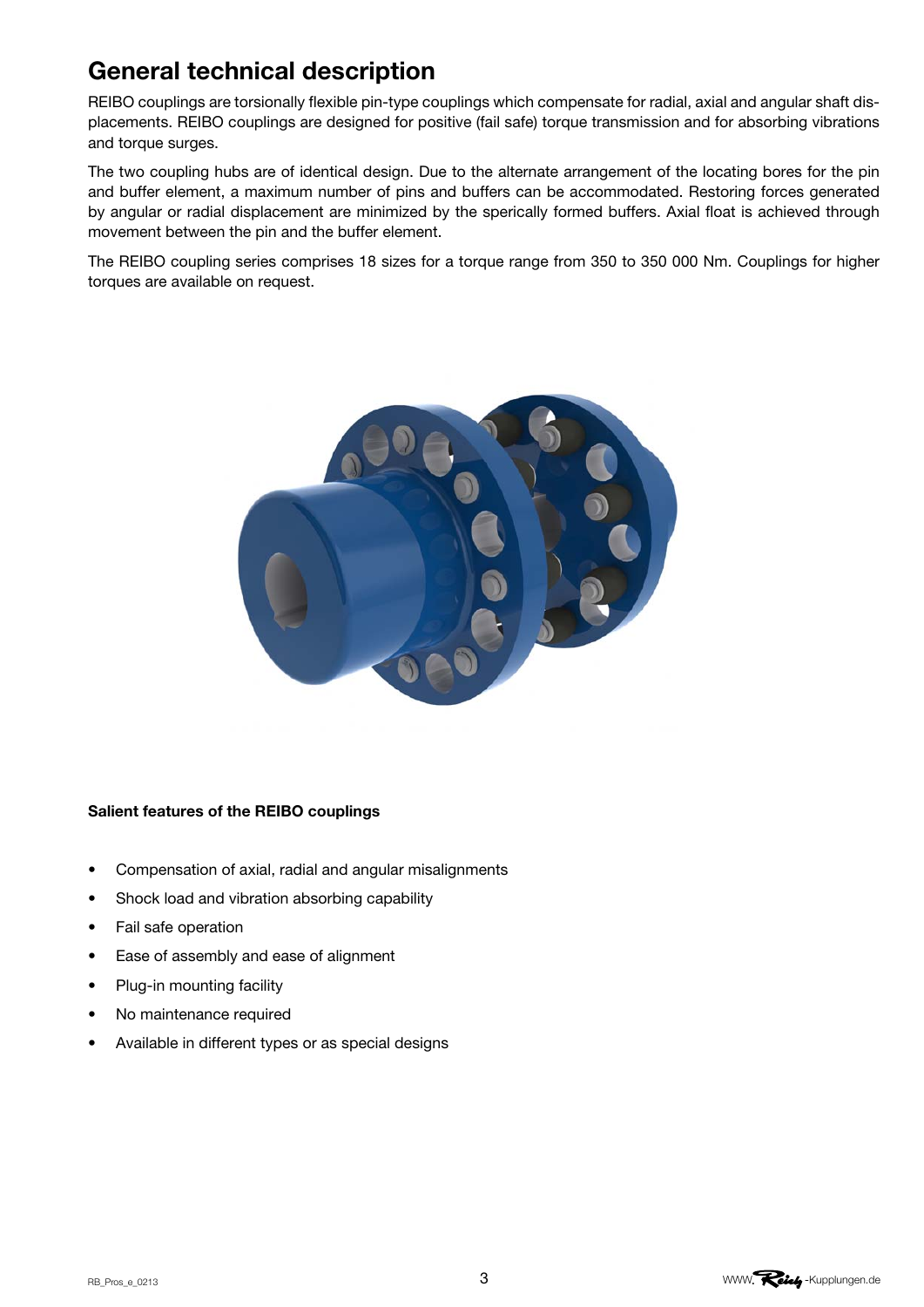## **Technical details**

The torques specified for  $T_{KN}$  or  $T_{Kmax}$  correspond to the definition for "Flexible shaft couplings DIN 740 Part 2"

| Coupling       |                                                                                                |                         |        | Technical details for the standard element version | Maximum permissible shaft displacement 3) |                    |                    |          |  |  |
|----------------|------------------------------------------------------------------------------------------------|-------------------------|--------|----------------------------------------------------|-------------------------------------------|--------------------|--------------------|----------|--|--|
| size           | Relative <sup>1)</sup><br>Maximum $^{2)}$<br>Maximum<br>Nominal<br>damping<br>torque<br>torque |                         | torque | up to the specified speed                          |                                           |                    |                    |          |  |  |
|                |                                                                                                |                         |        |                                                    | radial                                    | axial              | angular            | at       |  |  |
|                | T <sub>KN</sub><br>Nm                                                                          | $T_{Kmax}$<br><b>Nm</b> | Ψ      | $n_{max}$<br>rpm                                   | $\Delta K_r$<br>mm                        | $\Delta K_a$<br>mm | $\Delta K_w$<br>mm | n<br>rpm |  |  |
| <b>RB 120</b>  | 350                                                                                            | 800                     | 1.2    | 5700                                               | 0.2                                       | 1.0                | 0.3                | 1000     |  |  |
| <b>RB 140</b>  | 600                                                                                            | 1380                    | 1.2    | 4900                                               | 0.2                                       | 1.0                | 0.4                | 1000     |  |  |
| <b>RB 160</b>  | 900                                                                                            | 2070                    | 1.2    | 4200                                               | 0.2                                       | 1.0                | 0.4                | 1000     |  |  |
| <b>RB 180</b>  | 1300                                                                                           | 3000                    | 1.2    | 3800                                               | 0.2                                       | 1.3                | 0.5                | 1000     |  |  |
| <b>RB 200</b>  | 1800                                                                                           | 4150                    | 1.2    | 3400                                               | 0.3                                       | 1.3                | 0.5                | 1000     |  |  |
| <b>RB 225</b>  | 2600                                                                                           | 6000                    | 1.2    | 3000                                               | 0.3                                       | 1.3                | 0.6                | 1000     |  |  |
| <b>RB 250</b>  | 4600                                                                                           | 10600                   | 1.2    | 2700                                               | 0.3                                       | 1.7                | 0.7                | 1000     |  |  |
| <b>RB 300</b>  | 6500                                                                                           | 15000                   | 1.2    | 2200                                               | 0.3                                       | 1.7                | 0.8                | 1000     |  |  |
| <b>RB 350</b>  | 10500                                                                                          | 24000                   | 1.2    | 2000                                               | 0.4                                       | 2.0                | 0.9                | 500      |  |  |
| <b>RB 400</b>  | 14500                                                                                          | 33400                   | 1.2    | 1700                                               | 0.4                                       | 2.0                | 1.1                | 500      |  |  |
| <b>RB 450</b>  | 21000                                                                                          | 48300                   | 1.2    | 1500                                               | 0.5                                       | 2.3                | 1.2                | 500      |  |  |
| <b>RB 500</b>  | 28000                                                                                          | 64400                   | 1.2    | 1400                                               | 0.5                                       | 2.3                | 1.4                | 500      |  |  |
| <b>RB 550</b>  | 36000                                                                                          | 83000                   | 1.2    | 1200                                               | 0.6                                       | 2.3                | 1.5                | 500      |  |  |
| <b>RB 630</b>  | 75000                                                                                          | 172500                  | 1.2    | 1100                                               | 0.6                                       | 2.3                | 1.7                | 500      |  |  |
| <b>RB 680</b>  | 95000                                                                                          | 218500                  | 1.2    | 1000                                               | 0.7                                       | 2.3                | 1.8                | 500      |  |  |
| <b>RB 800</b>  | 146000                                                                                         | 336000                  | 1.2    | 800                                                | 0.8                                       | 2.3                | 2.2                | 300      |  |  |
| <b>RB 900</b>  | 200000                                                                                         | 360000                  | 1.2    | 700                                                | 0.9                                       | 2.3                | 2.4                | 300      |  |  |
| <b>RB 1100</b> | 350000                                                                                         | 800000                  | 1.2    | 600                                                | 1.1                                       | 2.3                | 3.0                | 300      |  |  |

<sup>1)</sup> Dynamic torsional stiffness on request.<br><sup>2)</sup> Max, speeds refer to standard coupling

Max. speeds refer to standard couplings of grey cast iron.

Higher speeds can be obtained in conjunction with other materials.<br><sup>3)</sup> For the recommended alignment tolerances see page 5

3) For the recommended alignment tolerances see page 5.

# **Selection of the proper coupling size**

The coupling size should be adequately dimensioned to ensure that the permissible coupling load is not exceeded in any operating condition encountered. For drives which are not subject to periodically recurring fatigue torques under reversed stresses, the coupling design may be selected based on the driving torque with reference to the corresponding service factors.

1. Calculate the driving torque  $T_{AN}$ Given a driving powe  $P_{AN}$  and a coupling speed  $n_{AN}$ , the driving torque is calculated as follows

| $T_{AN}$ [Nm] = 9550 $-$ | $P_{AN}$ [kW]  |
|--------------------------|----------------|
|                          | $n_{AN}$ [rpm] |

- 2. The nominal torque capacity  $T_{KN}$  of the coupling shall be at least equal to the max. drive torque  $T_{AN}$  while taking the service factors into account
- $T_{KN} \geq T_{AN} \cdot S_m \cdot S_t \cdot S_z$
- 3. The maximum torque capacity  $T_{Kmax}$  of the coupling shall be at least equal to the highest torque  $\mathsf{T}_{\mathsf{max}}$  encountered in operation while taking the temperature factor  $S_t$  into account

 $T_{Kmax} \geq T_{max} \cdot S_t$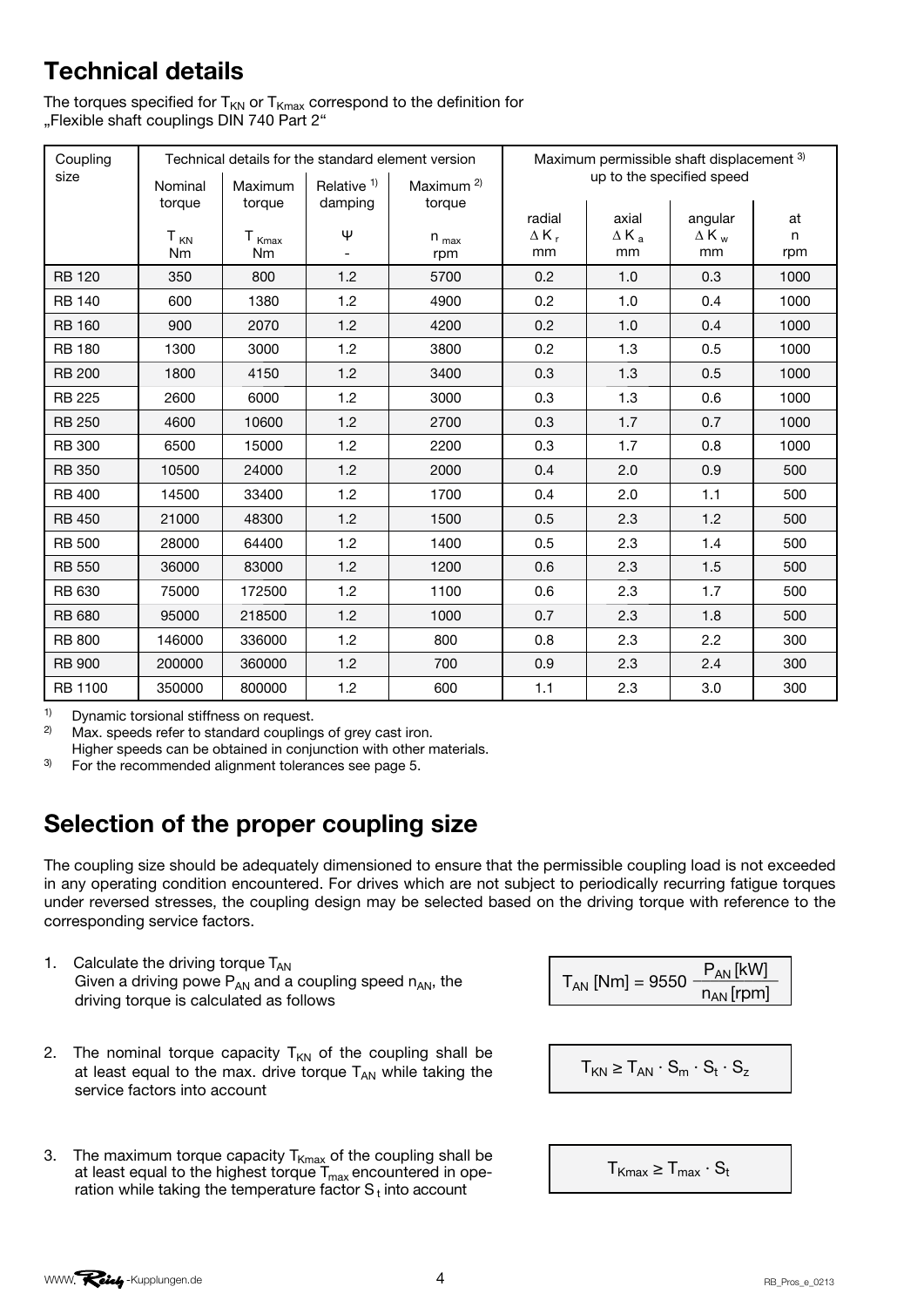## **Service factors**

#### **Load classification factor S<sub>m</sub>**

| Prime mover                                                               | Load classification of<br>the driven machine |     |     |  |  |  |  |
|---------------------------------------------------------------------------|----------------------------------------------|-----|-----|--|--|--|--|
|                                                                           | Ħ                                            | м   | н   |  |  |  |  |
| Electric motors,<br>turbines,<br>hydraulic motors                         | 1.25                                         | 1.6 | 2.0 |  |  |  |  |
| Combustion<br>engines<br>$\geq$ 4 cylinders<br>Cyclic variation<br>>1:100 | 1.5                                          | 2.0 | 2.5 |  |  |  |  |

 $U =$  uniform

 $M = medium$ 

 $H =$  heavy shock load

# **Calculation example**

A coupling is required between an electric motor  $(P = 160$  kW at  $n = 980$  rpm) and a gearbox of a belt conveyor drive.

| Uniform load        |  | $= U$ : $S_m = 1.25$ |
|---------------------|--|----------------------|
| Ambient temperature |  | 40 °C : $S_t = 1.1$  |
| Starting frequency  |  | $30/h$ : $S_z = 1.0$ |

#### **Temperature factor S<sub>t</sub>**

| <b>Ambient</b><br>temperature | -25 °C<br>$+30\text{ °C}$ |     |     |     | +40 °C +60 °C +80 °C +80 °C |
|-------------------------------|---------------------------|-----|-----|-----|-----------------------------|
| S+                            | 1.0                       | 1.1 | 1.3 | 1.6 | on request                  |

#### **Service factor Sz**

| starting frequency<br>per hour or daily<br>period of operation | 30<br>$<$ 3 h | 60<br>$< 10 h$ $  < 24 h$ | 120 | >120       |
|----------------------------------------------------------------|---------------|---------------------------|-----|------------|
|                                                                | 1.0           | 1.25                      | 1.5 | on request |

| recepting to required between an electric motor<br>$(P = 160$ kW at $n = 980$ rpm) and a gearbox of a<br>belt conveyor drive. | 160 kW<br>$= 1559$ Nm<br>$T_{AN} = 9550$<br>980 rpm                                                                                               |
|-------------------------------------------------------------------------------------------------------------------------------|---------------------------------------------------------------------------------------------------------------------------------------------------|
| Uniform load<br>$= U$ : $S_m = 1.25$                                                                                          | $T_{KN} \geq T_{AN}$<br>$\cdot$ S <sub>m</sub> $\cdot$ S <sub>t</sub> $\cdot$ S <sub>z</sub><br>$T_{KN} \ge 1559$ Nm • 1,25 • 1,1 • 1,0 = 2144 Nm |

Selected coupling: RB 225 W at  $T_{KN}$  = 2600 Nm

## **Shaft displacement and alignment tolerances**



The ∆ K values specified for the maximum permissible shaft displacement (table page 4) are reference values only. The compensating capability of the coupling depends on the rotational speed and the coupling load. The displacement values must be reduced at higher speeds as shown by way of example in the table.

As precise alignment of the coupling extends the service life of the flexible elements, the ∆ K values should not be fully utilised to their maximum during alignment. Maximum shaft displacement must not occur in all directions at the same time.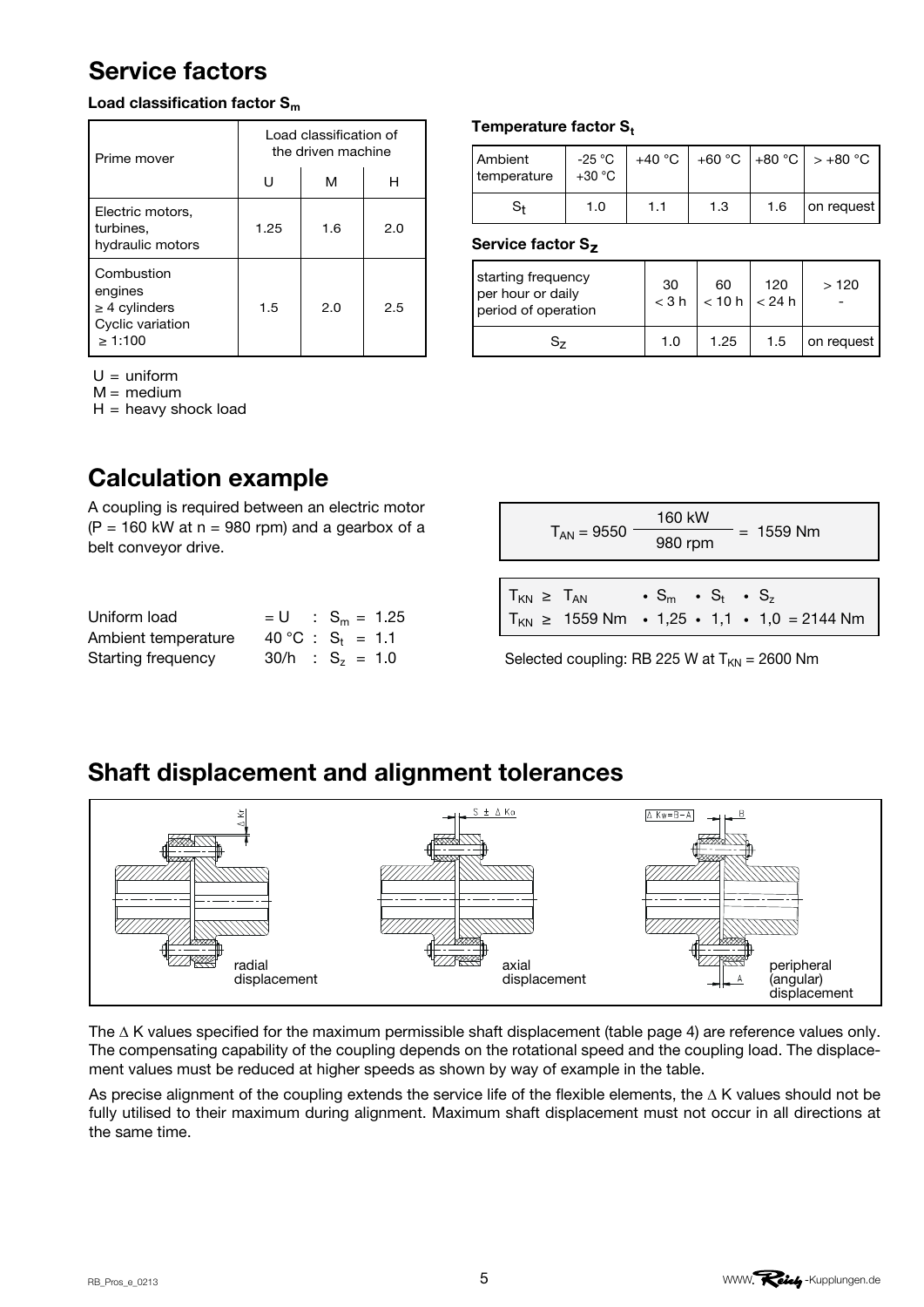## **Dimension table of REIBO shaft couplings**





Standard design RB...W pin with retaining ringg



| Coupling<br>size | $D_1/D_2$                |      | $D_A$ | $D_3$ | ∟w  | $L_1$ | L <sub>2</sub> | S              | Number<br>of pins | Moment of<br>inertia | Weight |
|------------------|--------------------------|------|-------|-------|-----|-------|----------------|----------------|-------------------|----------------------|--------|
|                  | <b>I</b> prebored        | max. |       |       |     |       |                |                |                   | J                    | m      |
|                  | mm                       | mm   | mm    | mm    | mm  | mm    | mm             | mm             | -                 | kgm <sup>2</sup>     | kg     |
| <b>RB 120</b>    |                          | 45   | 120   | 71    | 143 | 70    | 20             | 3              | 10                | 0.007                | 4.3    |
| <b>RB 140</b>    | $\overline{\phantom{0}}$ | 55   | 140   | 85    | 163 | 80    | 20             | 3              | 14                | 0.014                | 6.7    |
| <b>RB 160</b>    | $\overline{\phantom{0}}$ | 60   | 160   | 102   | 183 | 90    | 20             | 3              | 16                | 0.026                | 10     |
| <b>RB 180</b>    | -                        | 65   | 180   | 103   | 204 | 100   | 25             | 4              | 12                | 0.043                | 12.5   |
| <b>RB 200</b>    |                          | 75   | 200   | 118   | 234 | 115   | 25             | 4              | 14                | 0.073                | 18     |
| <b>RB 225</b>    | 40                       | 90   | 225   | 145   | 264 | 130   | 25             | 4              | 16                | 0.14                 | 26.3   |
| <b>RB 250</b>    | 45                       | 95   | 250   | 147   | 305 | 150   | 38             | 5              | 14                | 0.25                 | 37.7   |
| <b>RB 300</b>    | 50                       | 110  | 300   | 182   | 365 | 180   | 38             | 5              | 16                | 0.59                 | 64.2   |
| <b>RB 350</b>    | 60                       | 120  | 350   | 200   | 406 | 200   | 60             | 6              | 12                | 1.41                 | 105.4  |
| <b>RB 400</b>    | 70                       | 140  | 400   | 232   | 446 | 220   | 60             | 6              | 14                | 2.54                 | 147.4  |
| <b>RB 450</b>    | 75                       | 160  | 445   | 253   | 487 | 240   | 72             | $\overline{7}$ | 12                | 4.61                 | 209.1  |
| <b>RB 500</b>    | 75                       | 180  | 495   | 288   | 527 | 260   | 72             | $\overline{7}$ | 14                | 7.3                  | 265.8  |
| <b>RB 550</b>    | 80                       | 210  | 545   | 322   | 567 | 280   | 72             | $\overline{7}$ | 16                | 11.1                 | 342.2  |
| <b>RB 630</b>    | 130                      | 250  | 625   | 375   | 567 | 280   | 90             | 7              | 14                | 22.3                 | 500    |
| <b>RB 680</b>    | 150                      | 270  | 680   | 405   | 567 | 280   | 90             | $\overline{7}$ | 16                | 29.7                 | 550    |
| <b>RB 800</b>    | 180                      | 280  | 795   | 420   | 607 | 300   | 90             | $\overline{7}$ | 20                | 55                   | 780    |
| <b>RB 900</b>    | 200                      | 300  | 900   | 448   | 607 | 300   | 90             | $\overline{7}$ | 22                | 87                   | 970    |
| <b>RB 1100</b>   | 280                      | 350  | 1100  | 550   | 807 | 400   | 100            | 7              | 28                | 227                  | 1800   |





with brake drum





with brake disc

| Couplung      | BT <sub>1</sub>          | $B_1$ | $K_1$ | BT <sub>2</sub> | B <sub>2</sub> | $K_2$         | <b>BS</b> | B  |
|---------------|--------------------------|-------|-------|-----------------|----------------|---------------|-----------|----|
| size          | mm                       | mm    | mm    | mm              | mm             | <sub>mm</sub> | mm        | mm |
| <b>RB 140</b> | $\overline{\phantom{0}}$ |       | 11    | 200             | 75             | 13.5          |           |    |
| <b>RB 160</b> | 200                      | 75    | 13.5  | 250             | 95             | 20.5          |           |    |
| <b>RB 180</b> | 250                      | 95    | 15.5  | 315             | 118            | 27            |           |    |
| <b>RB 200</b> | 250                      | 95    | 15.5  | 315             | 118            | 27            | on demand |    |
| <b>RB 225</b> | 315                      | 118   | 27    | 400             | 150            | 43            |           |    |
| <b>RB 250</b> | 315                      | 118   | 14    | 400             | 150            | 29            |           |    |
| <b>RB 300</b> | 400                      | 150   | 29    | 500             | 190            | 47            |           |    |
| <b>RB 350</b> | 400                      | 150   | 7     | 500             | 190            | 25            |           |    |
| <b>RB 400</b> | 500                      | 190   | 25    | 630             | 236            | 46            |           |    |
| <b>RB 450</b> | 500                      | 190   | 13    | 630             | 236            | 34            |           |    |
| <b>RB 500</b> | 630                      | 236   | 34    | 710             | 265            | 45.5          |           |    |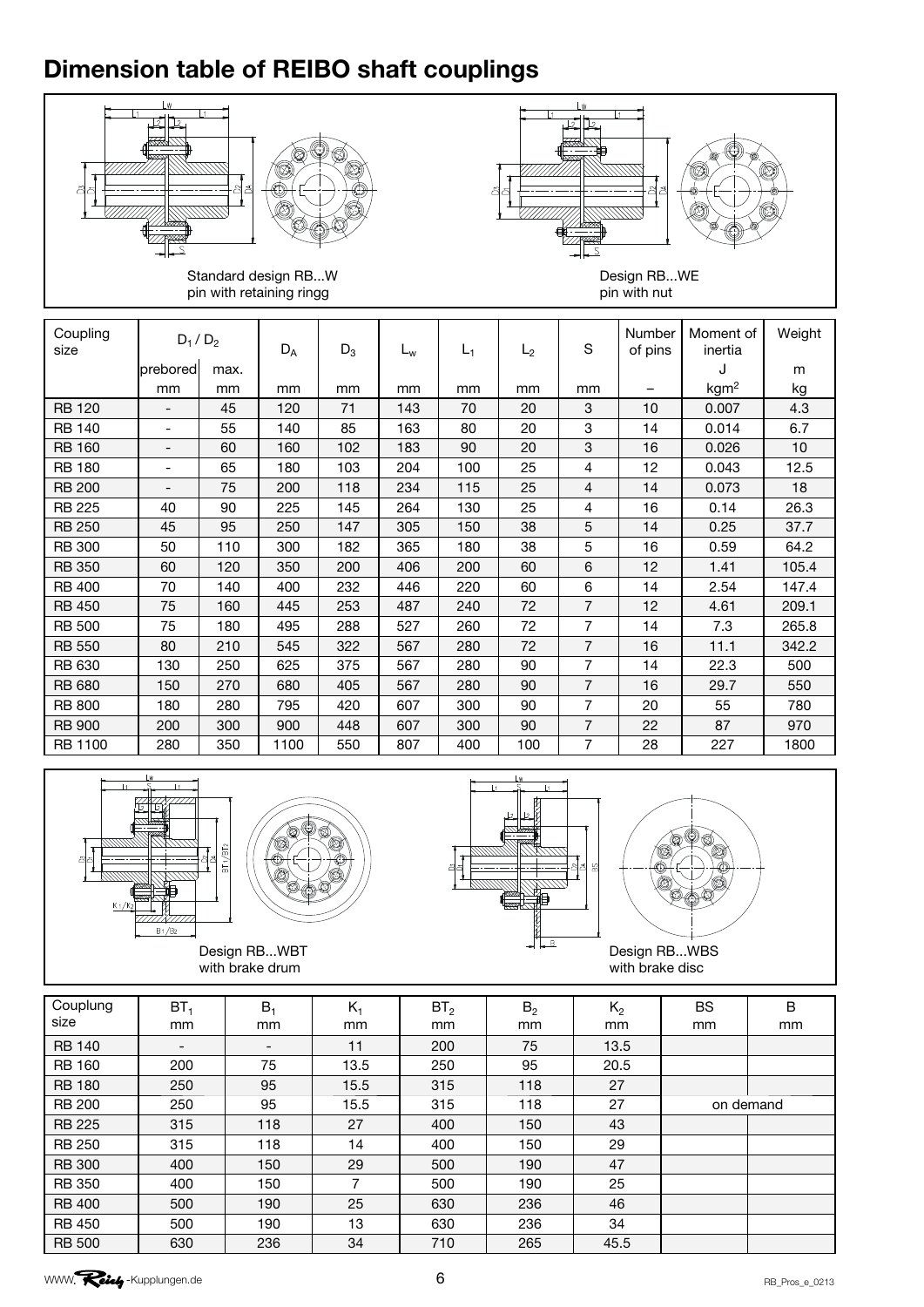## **IEC standard motors - assignment**

REIBO couplings of GG for IEC three-phase motors with cage rotor to DIN 42673/1



| Motor<br>size |                          | Motor power<br>at $\sim$ 3000 rpm | Coup-<br>ling     |          | Motor power<br>at $~1500$ rpm | Coup-<br>ling     |                          | Motor power<br>at $\sim$ 1000 rpm | Coup-<br>ling     |            | Motor power<br>at $\sim$ 750 rpm | Coup-<br>ling     |             | Cyl. shaft end<br>$D \times L$ [mm] |
|---------------|--------------------------|-----------------------------------|-------------------|----------|-------------------------------|-------------------|--------------------------|-----------------------------------|-------------------|------------|----------------------------------|-------------------|-------------|-------------------------------------|
|               | P [kW]                   | Power Torque<br>$T$ [Nm]          | size<br><b>RB</b> | $P$ [kW] | Power Torque<br>$T$ [Nm]      | size<br><b>RB</b> | P [kW]                   | Power Torque<br>$T$ [Nm]          | size<br><b>RB</b> | P [kW]     | Power Torque<br>$T$ [Nm]         | size<br><b>RB</b> | 3000<br>rpm | $\leq 1500$<br>rpm                  |
| 160 M         | 11                       | 35                                | 120               | 11       | 70                            | 120               | 7.5                      | 72                                | 120               | 4          | 51                               | 120               |             |                                     |
|               | 15                       | 48                                | 120               |          |                               |                   |                          |                                   |                   | 5.5        | 70                               | 120               |             | 42 x 110                            |
| 160L          | 18.5                     | 59                                | 120               | 15       | 96                            | 120               | 11                       | 105                               | 120               | 7.5        | 96                               | 120               |             |                                     |
| 180 M         | 22                       | 70                                | 140               | 18.5     | 118                           | 140               | $\overline{\phantom{a}}$ |                                   |                   |            |                                  |                   |             | 48 x 110                            |
| 180L          |                          |                                   |                   | 22       | 140                           | 140               | 15                       | 143                               | 140               | 11         | 140                              | 140               |             |                                     |
| 200L          | 30                       | 96                                | 140               | 30       | 191                           | 140               | 18.5                     | 177                               | 140               | 15         | 191                              | 140               |             |                                     |
|               | 37                       | 118                               | 140               |          |                               |                   | 22                       | 210                               | 140               |            |                                  | 140               | 55 x 110    |                                     |
| 225 S         | $\overline{\phantom{a}}$ |                                   |                   | 37       | 236                           | 160               | -                        |                                   | $\overline{a}$    | 18.5       | 236                              | 160               |             | 60 x 140                            |
| 225 M         | 45                       | 143                               | 160               | 45       | 287                           | 160               | 30                       | 287                               | 160               | 22         | 280                              | 160               | 55 x 110    |                                     |
| 250 M         | 55                       | 175                               | 160               | 55       | 350                           | 180               | 37                       | 353                               | 180               | 30         | 382                              | 180               | 60 x 140    | 65 x 140                            |
| 280 S         | 75                       | 239                               | 180               | 75       | 478                           | 200               | 45                       | 430                               | 200               | 37         | 471                              | 200               |             |                                     |
| 280 M         | 90                       | 287                               | 180               | 90       | 573                           | 200               | 55                       | 525                               | 200               | 45         | 573                              | 200               | 65 x 140    | 75 x 140                            |
| 315 S         | 110                      | 350                               | 180               | 110      | 700                           | 225               | 75                       | 716                               | 225               | 55         | 700                              | 225               |             |                                     |
| 315 M         | 132                      | 420                               | 180               | 132      | 840                           | 225               | 90                       | 860                               | 225               | 75         | 955                              | 225               |             |                                     |
|               | 160                      | 509                               | 180               | 160      | 1019                          | 225               | 110                      | 1051                              | 225               | 90         | 1146                             | 225               | 65 x 140    | 80 x 170                            |
| 315L          | 200                      | 637                               | 180               | 200      | 1273                          | 225               | 132                      | 1261                              | 225               | 110        | 1401                             | 225               |             |                                     |
|               | 250                      | 796                               | 200               | 250      | 1592                          | 250               | 160                      | 1528                              | 250               | 132        | 1681                             | 250               |             |                                     |
| 355L          | 315                      | 1003                              | 200               | 315      | 2006                          | 250               | 200<br>200               | 1910<br>2388                      | 250<br>250        | 160<br>200 | 2037<br>2547                     | 250<br>250        | 75 x 140    | 95 x 170                            |
|               | 355                      | 1130                              | 225               | 355      | 2260                          | 300               |                          |                                   |                   |            |                                  |                   |             |                                     |
| 400L          | 400                      | 1273                              | 225               | 400      | 2547                          | 300               | 315                      | 3008                              | 300               | 250        | 3183                             | 300               | 80 x 170    | $100 \times 200$                    |

The assignment considers the maximum boring capability of the coupling hubs and offers adequate safety for normal load cases; service factor  $S_{total} = 1.7$ . Operating conditions at uniform to medium load, 60 starts per hour and ambient temperatures up to approx. 40 °C are thus included therein. Other load cases require a layout according to "Selection of the proper coupling size" (see page 4). Hubs of GGG or St yield smaller coupling sizes in places due to the larger boring capability.

## **Technical note**

The technical data applies only to the complete coupling or the corresponding coupling elements. It is the customer's/ user's responsibility to ensure there are no inadmissible loads acting on all the components. Especially existing connections, like bolt connections, have to be checked regarding the transmittable torque, if necessary other measures, e.g. additional reinforcement by pins, may be required. It is the customer's/user's responsibility to make sure the dimensioning of the shaft and keyed or other connection, e.g. shrinking or clamping connection, is correct.

REICH-KUPPLUNGEN have an extensive programme of couplings and coupling systems to cover nearly every drive configuration. Furthermore customized solutions can be developed and be manufactured also in small series or as prototypes. Calculation programmes are available for coupling selection and sizing. - Please challenge us!

### **Safety precautions**

**lt is the customer's and user's responsibility to observe the national and international safety rules and laws. Proper safety devices must be provided for the coupling to prevent accidental contact.**

Check all bolted connections for the correct tightening torque and fit after a short running period preferably **after a test run.**